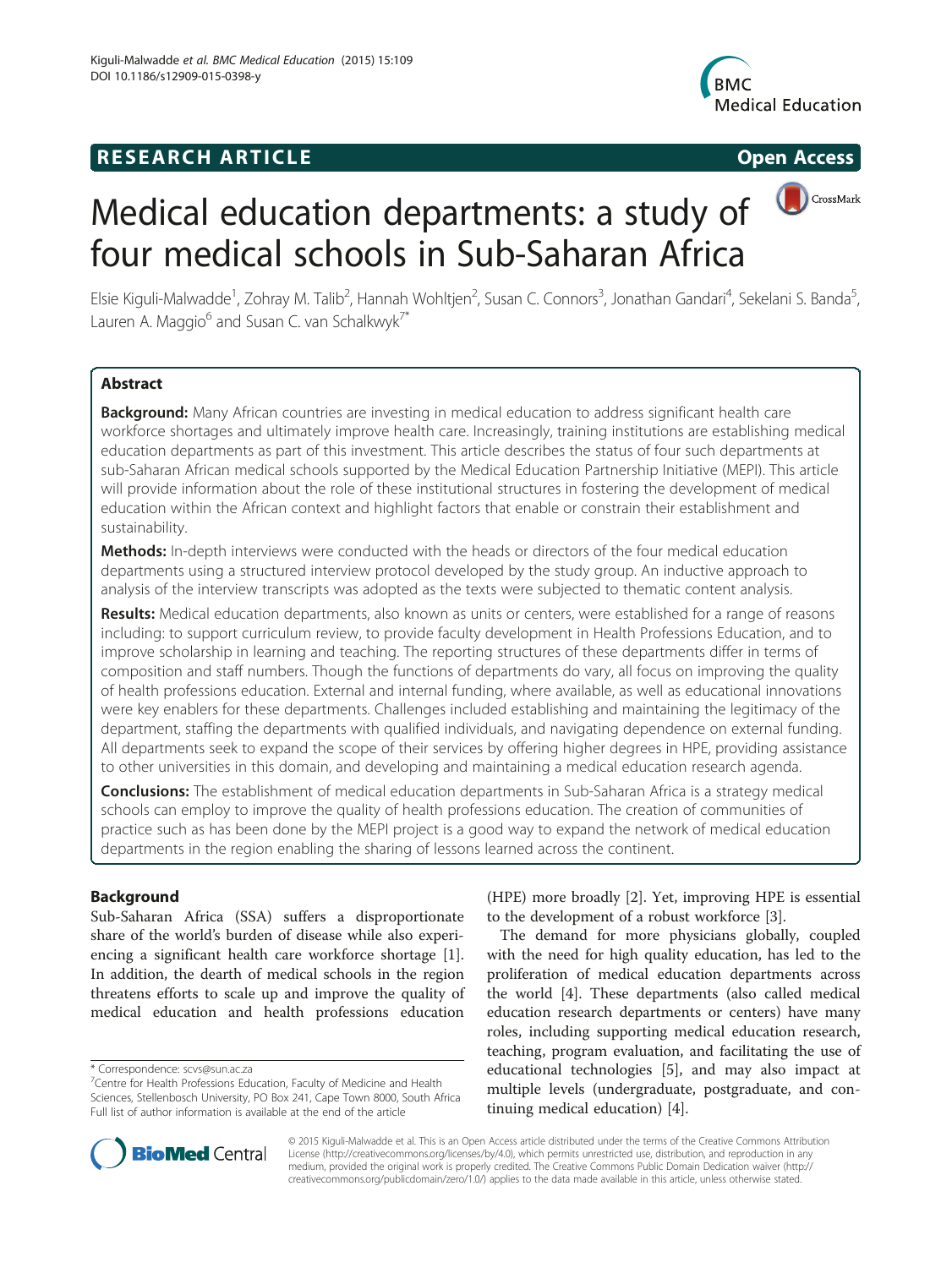Medical education departments first appeared in Europe, but have since spread to programs in countries all over the world [\[6](#page-8-0)–[12](#page-8-0)]. In general, there are few publications describing the role and development of these departments, and those available are often limited to descriptions of departments in non-African countries with one exception as described by Ofoegbu and Ozumba at the University of Enugu in Nigeria [[13](#page-8-0)]. Given the intensifying demands on African medical schools to meet health workforce needs, more information is needed about such departments in the African context.

The history of medical education in Africa is, however, fairly recent [[14\]](#page-8-0). Few African medical schools were established before 1960 and, while some were founded during the independence decades (1960–79), little growth occurred during the 1980s. Since then, the number of medical schools in Africa has increased significantly. By 2010, 166 medical schools existed in Africa with some reporting the presence of medical education departments [[3, 14](#page-8-0), [15\]](#page-8-0). Many African countries are investing in medical education as a key intervention to improve health care.

In 2010, the United States government launched the Medical Education Partnership Initiative (MEPI - [http://](http://www.mepinetwork.org/) [www.mepinetwork.org/\)](http://www.mepinetwork.org/). This program provides financial support to 13 SSA medical schools over a five-year period to boost health worker education and strengthen national health systems [[1\]](#page-8-0). The Initiative's main objectives are to develop capacity in medical schools, retain the workforce, and build research capacity. MEPI schools were required to develop and implement medical education interventions and evaluate their effectiveness. Nine of the 13 MEPI schools chose to establish or strengthen medical education departments to support these efforts. Over the course of the Initiative, it has become apparent that sound and well-functioning medical education departments have the potential to provide critical support to institutions and health professionals in their medical education endeavors, as well as enhance medical education research that can further support MEPI and related initiatives. This paper provides an overview of four medical education departments. It also describes specific enablers and constraints that accompany both the establishment and sustainability of such departments with a view to informing medical schools in Africa and other underresourced contexts, that wish to establish or strengthen a department of medical education. Table [1](#page-2-0) provides the background of the four schools in this study.

#### Methods

This article explores the current status of the four medical education departments and offers a historical perspective of their development. The case examples were selected based on the schools' active participation within the MEPI Medical Education Research Technical Working Group and included (in chronological order of the establishment of their medical education departments):

- 1. School of Medicine, University of Zambia, Zambia (UNZA)
- 2. Faculty of Medicine and Health Sciences, Stellenbosch University, South Africa (SU)
- 3. College of Medicine, University of Ibadan, Nigeria (UI)
- 4. College of Health Sciences, University of Zimbabwe, Zimbabwe (UZCHS)

When this study was conducted in 2012, these four institutions had departments that were either already established or were in development and their directors could therefore offer both historical and current perspectives on their departments.

Initially, a questionnaire was designed to collect data from the four sites, however, the development of appropriate questions became too complex to adequately capture the specific context of each institution. Therefore, the authors, all allied to the MEPI project, chose to conduct a qualitative study using structured interviews to better understand the nuances and examples peculiar to each site. The interview protocol was developed by the author team, and included a structured design to provide consistency as different members of the team conducted the interviews across the sites (Appendix A). The protocol reflected the evolution from questionnaire to interview format, and although there were relatively few open-ended questions posed, the interviewers were encouraged to probe to elicit further details. The transcriptions of the interviews provided much richer responses than could have been obtained with using a questionnaire-type format. The principal investigator on each school's MEPI grant was asked to identify the appropriate interviewees. All interviewees  $(n = 4)$  held positions as the directors or heads of the medical education departments at the selected sites. Ethical approval was obtained from the participating institutions as required (for example: SU: N13/07/113). Interviewees were asked to complete a consent form and informed that their participation was voluntary.

All interviews were recorded and transcribed, and varied in length from one hour to 90 min. The data were subjected to thematic content analysis [\[16](#page-8-0)] by one member of the study (SCvS) who developed a code list using Atlas ti while a second (ZMT) developed a second code list through manual analysis. These two members compared their initial analyses, finalized the codes, and then completed the process of categorization. Team members who had conducted the interviews verified the outcome.

Although only four interviews were conducted, the authors believe that this study generates sufficient data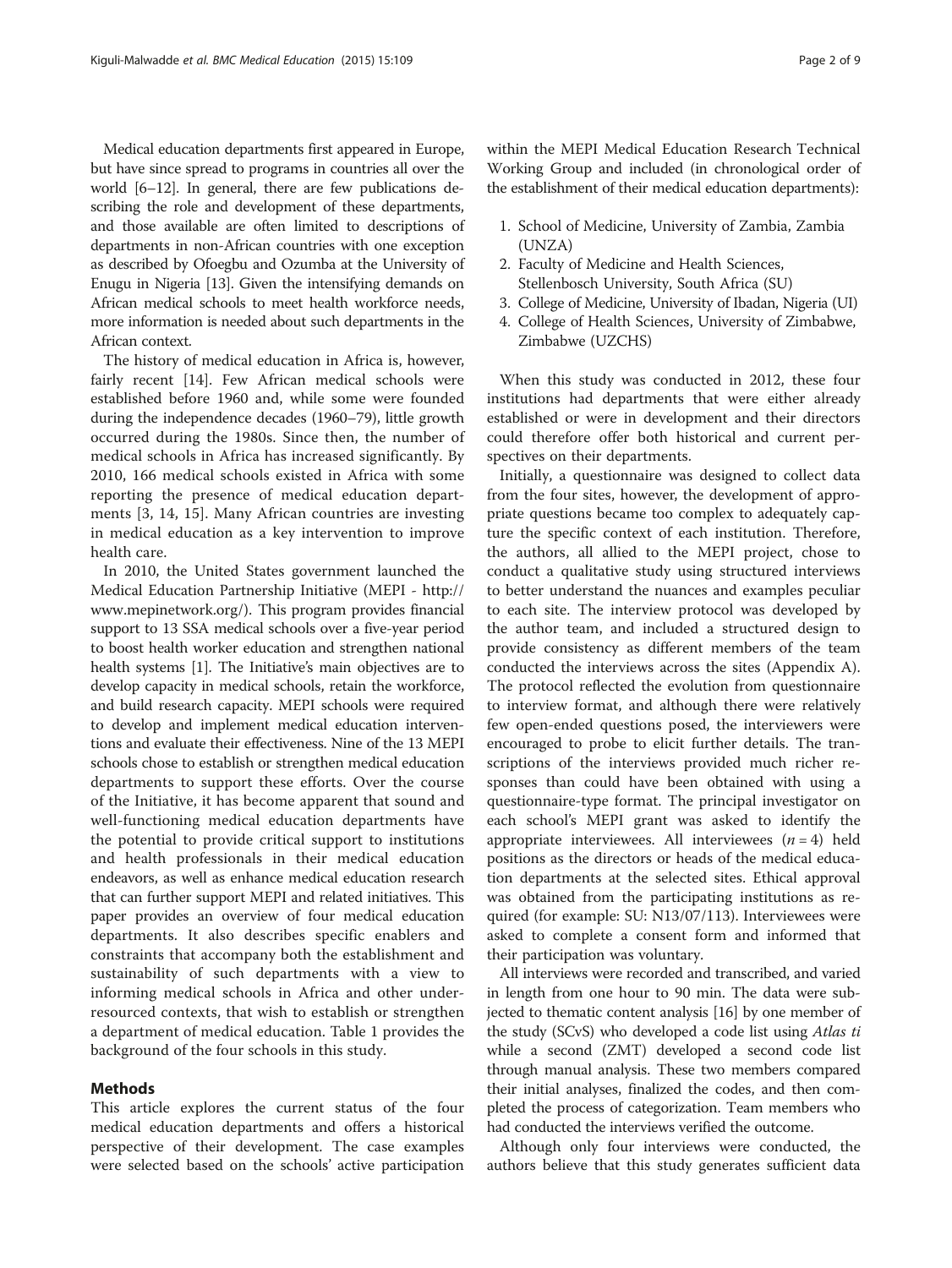<span id="page-2-0"></span>

| <b>Table 1</b> Overview of the four medical education departments in this study |  |
|---------------------------------------------------------------------------------|--|
| School/college/Faculty name                                                     |  |

| School/college/Faculty name                     |                                                                                                                                                                                                                         |                                                                                          |                                                                       | 4                                                                                                                       |
|-------------------------------------------------|-------------------------------------------------------------------------------------------------------------------------------------------------------------------------------------------------------------------------|------------------------------------------------------------------------------------------|-----------------------------------------------------------------------|-------------------------------------------------------------------------------------------------------------------------|
|                                                 | School of Medicine.<br>University of Zambia,<br>Zambia                                                                                                                                                                  | Faculty of Medicine and Health<br>Sciences, Stellenbosch University,<br>South Africa     | College of Medicine,<br>University of Ibadan,<br>Nigeria              | College of Health Sciences,<br>University of Zimbabwe,<br>Zimbabwe                                                      |
| University established                          | 1966                                                                                                                                                                                                                    | 1866                                                                                     | 1948                                                                  | 1952                                                                                                                    |
| First medical student intake                    | 1968                                                                                                                                                                                                                    | 1956                                                                                     | 1954                                                                  | 1963                                                                                                                    |
| HPE programs offered                            | Nursing, Pharmacy, Biomedical Sciences,<br>Environmental Health & Physiotherapy.                                                                                                                                        | Physiotherapy, Occupational Therapy,<br>Dietetics, Speech-Language & Hearing<br>Therapy. | Dentistry, Nursing, Physiotherapy &<br>Human Nutrition and Dietetics. | Nursing, Dentistry, Pharmacy,<br>Public Health, Radiography,<br>Medical Laboratory Science &<br>Rehabilitation Science. |
| ME or HPE department established                | 2000                                                                                                                                                                                                                    | 2006                                                                                     | 2012                                                                  | 2014                                                                                                                    |
| Reason for establishing ME or HPE<br>department | Following the merger of two<br>To induct and train new staff<br>Location away from main campus<br>complimentary teaching support units<br>which had a functional unit. Growing<br>need to support teaching and learning |                                                                                          |                                                                       | To support ongoing curricular reforms                                                                                   |
| Person in charge                                | Head                                                                                                                                                                                                                    | Director                                                                                 | Head                                                                  | Director                                                                                                                |
| Reporting structure                             | Dean                                                                                                                                                                                                                    | Dean                                                                                     | Provost                                                               | Dean                                                                                                                    |
| Staff structure (including directors)           | 7 academics                                                                                                                                                                                                             | 6 academics                                                                              | 4 academics                                                           | 3 academics                                                                                                             |
|                                                 | administrator                                                                                                                                                                                                           | 4 administrators                                                                         | 2 administrators                                                      | 3 administrators                                                                                                        |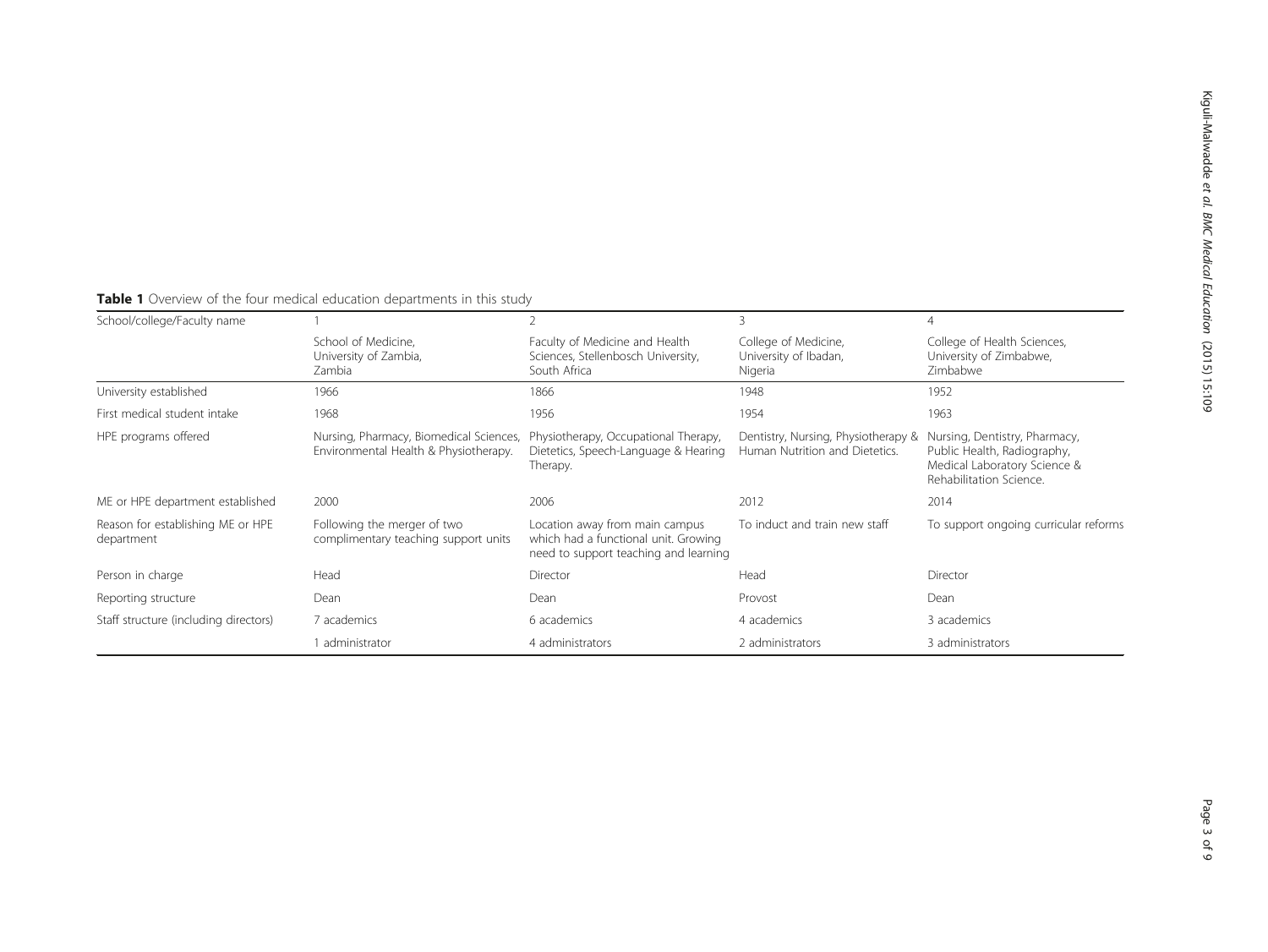to provide a picture of the status of medical education departments situated in medical schools in Africa. The intention was to not to evaluate, but to identify the enablers and constraints that are experienced in these contexts in the hope that this might provide insight for others on the continent.

#### Results

Interviews conducted with lead faculty from the four medical education departments provide insight into the establishment and development, their mission as well as challenges they faced.

## Motivators for the establishment of medical education departments

The motivation to establish each of the four departments was quite different. At the University of Zambia, the Medical Education Department was created in 2000 (making it the oldest of the four studied) as an efficient solution to replace two complementary teaching departments (the Medical Illustration Department and the Teaching Development Department). The lead for the Department developed a concept paper, enlisted support from senior medical school leadership, and then secured external funding for advanced training in medical education. The Department was then formed and staffed with doctoral students interested in medical education. At Stellenbosch University, the motivation was different. The main University campus had a well-functioning teaching and learning unit, but the medical school was located on a different campus. The growing need for support in teaching and learning served as a catalyst for medical school faculty to start their own department. At the University of Zimbabwe, the establishment of the department was driven by a need to provide institutional support to ongoing curriculum reform. In Nigeria, the University of Ibadan first established their medical education department in 2012 to induct and train new faculty. In all cases, the director or head was the catalyst for the departments serving as a champion for education, and these individuals' efforts were supported by the availability of funding and the prevailing momentum for innovation in medical education. Interviewees described the process as lengthy and complex, noting that establishment was often preceded by a period of negotiation and planning.

#### Setting up a medical education department – leadership and staffing

The medical education departments at the four schools have different names (three called Departments, and one called a Center), often reflecting the position of the department in the institution [[4, 15\]](#page-8-0). In all cases, a single person serves as a director or a coordinator for the

departments. All departments are positioned within a medical school and ultimately report to a dean or head of the school. Staff numbers and appointments differ considerably across the departments (Table [1\)](#page-2-0). The more established departments have a cadre of academic and non-academic staff, working either full or part-time. Across the institutions, the academic staff have a variety of academic backgrounds, including PhDs in HPE or Education, experience as clinician educators, and other educational qualifications. It is, however, important to note that often many of the staff members have been employed with external funding. Given the small staff complements, reporting structures are horizontal with academic staff often being responsible for a particular role. For example, at Stellenbosch, staff responsibilities include 'student support,' 'faculty development,' and 'medical education research'.

#### The mission and activities of medical education departments

All four schools use their departments to build capacity for their faculty in HPE, to foster scholarship in teaching and learning, and to support the process of curriculum review and renewal. Interviewees described the overarching role of the department as enhancing student learning and improving faculty skills as medical educators. As one interviewee stated, "The mission of HPE is to promote professionalism and excellence in health professions education". The departments are driven by a desire to promote social accountability (i.e. placing priority on the health needs of citizens and societies) and introduce innovative teaching strategies such as communitybased education, problem-based learning, workplacebased learning and inter-professional education. To achieve these aims, the departments offered a wide range of activities (Table [2](#page-4-0)).

## Challenges to establishing medical education departments

Interviewees reported that establishing a medical education department presented numerous challenges. One of the main issues identified was establishing and maintaining the legitimacy of the department within faculty and university leadership. As a discipline, medical education was reported to be philosophically different from other medical school disciplines. While most medical disciplines draw on a biomedical science model and predominantly engage with research in a positivist paradigm, education draws its philosophical roots from psychology and sociology. Medical education, therefore, requires working across disciplines both within and outside health. One respondent, in describing this tension and also emphasized the importance of engaging in activities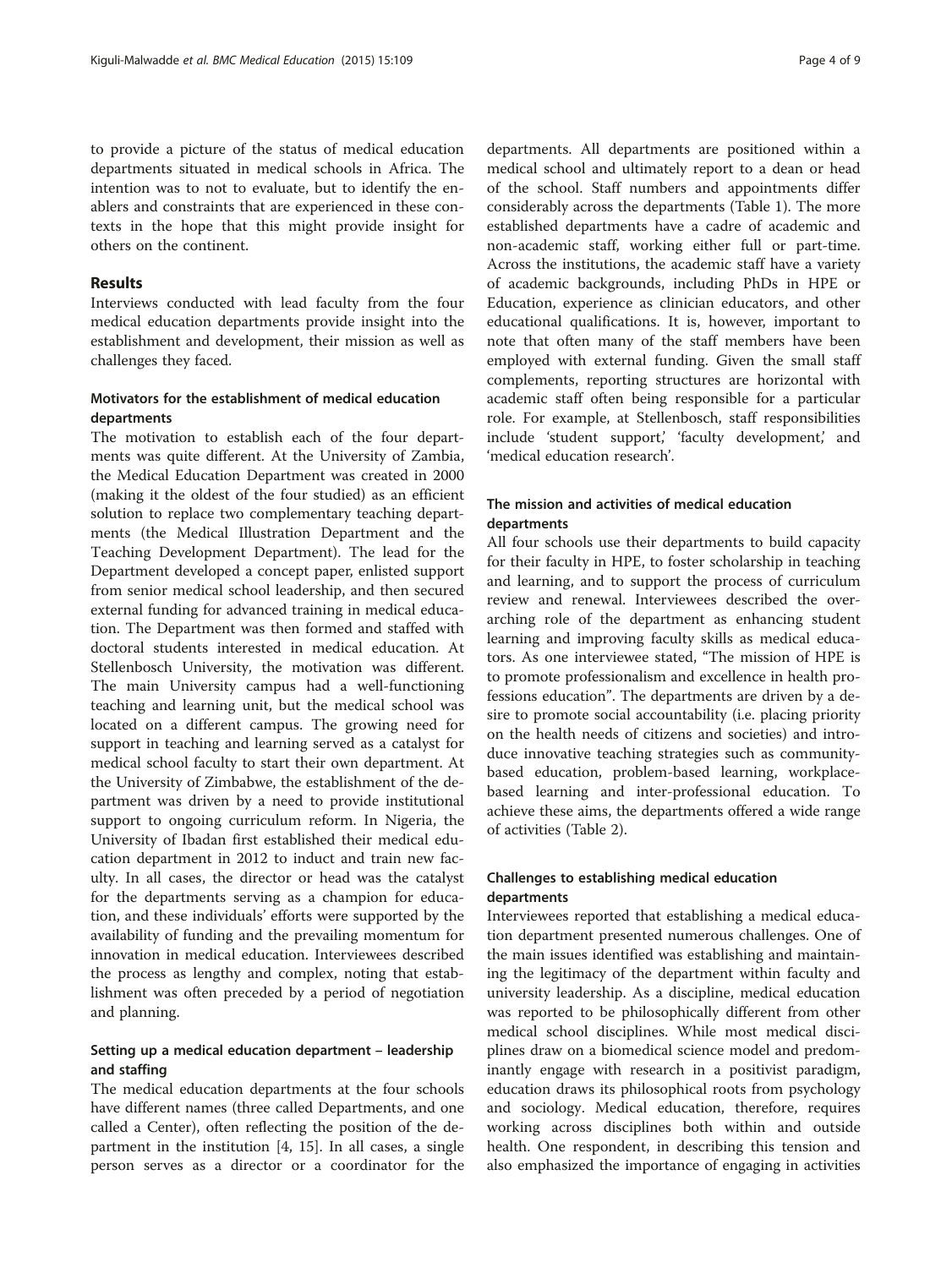| Function / activity                                                 | <b>I WATE A</b> JUITINGLY OF THE UCTIVITIES OF THE TOUL HILLUIGH CUUCUTOFF UCDULTING CUITINGSSCU IIT THIS STUDY<br>Departments |   |   |          |
|---------------------------------------------------------------------|--------------------------------------------------------------------------------------------------------------------------------|---|---|----------|
|                                                                     |                                                                                                                                |   |   |          |
|                                                                     |                                                                                                                                |   | 3 | 4        |
| Build capacity for faculty in HPE                                   | X                                                                                                                              | X | X | $\times$ |
| Support the development of scholarship in teaching and learning     | X                                                                                                                              | X | X | X        |
| Support curriculum development, renewal and implementation          | X                                                                                                                              | X | Χ | X        |
| Offer Postgraduate diplomas, Masters and Doctorate degrees in HPE   | X                                                                                                                              | X | X |          |
| Student academic support                                            | X                                                                                                                              | X |   | X        |
| Mentor faculty and provide educational advice                       | $\times$                                                                                                                       | X |   |          |
| Provide quality assurance at the institution and affiliated schools | X                                                                                                                              |   | Χ |          |
| Consult on education matters for the region                         | $\times$                                                                                                                       |   |   |          |
| Coordinate research in medical education                            | X                                                                                                                              | X |   |          |
| Manage the clinical skills laboratory                               | X                                                                                                                              | X |   |          |

<span id="page-4-0"></span>Table 2 Summary of the activities of the four medical education departments canvassed in this study

such as international collaboration to enhance faculty and leadership perceptions of the department:

The biggest challenge was that at inception the concept of medical education was new to most members of staff who had a good 20–25 years [experience] and had not heard about the medical education services the department is providing. As a result, [there was] suspicion and resistance and uncertainty to where it was going but with more exposure to international communities and training in other universities, the acceptance uptake has been very high because they have seen that this is happening elsewhere.

In addition to establishing the credibility of the department, interviewees described a number of other challenges in running their departments including transient funding sources, the need to manage faculty expectations, and setting realistic goals while working towards an ambitious vision. Funding streams tend to be grant-based rather than institutional, placing the sustainability of the department at risk. Funding was required for physical infrastructure (such as office space, equipment, and telephones) as well as personnel. Department staff members are often appointed with 'soft' funding from grants and other outside sources. Despite the challenges of working with grant funding, there was acknowledgement of the value of external funding as it stimulated interest, activity, and support for the department both from within and outside of the institution. In this regard, the impact of MEPI was specifically noted as essential to the establishment and maintenance of the departments, especially at Ibadan and Zimbabwe. Some departments were able to expand their activities through MEPI funding, particularly in the areas of e-learning and medical education research. One interviewee described how the MEPI goals shaped the development of the medical education department:

We are going to work with the MEPI group so that we develop the department in line with the demands of MEPI which are: capacity-building, improving quality of medical education, retention and introduction of new methods of applying knowledge.

|  |  |  | <b>Table 3</b> Challenges and perceived enabling factors as reported by the four medical education departments in this study |  |
|--|--|--|------------------------------------------------------------------------------------------------------------------------------|--|
|  |  |  |                                                                                                                              |  |

| Challenges                                                    | Enabling factors                                                                                        |  |  |
|---------------------------------------------------------------|---------------------------------------------------------------------------------------------------------|--|--|
| Establishing and maintaining the legitimacy of the department | Ensure academic status for the department                                                               |  |  |
| within faculty and university leadership                      | Align with the school and institutional strategic foci                                                  |  |  |
|                                                               | Seek legitimacy for the department – acknowledged stature among<br>faculty and within the school        |  |  |
| Securing and retaining appropriate staff                      | Secure active and sustained support at senior level                                                     |  |  |
|                                                               | Hire staff who have expertise or qualifications in HPE                                                  |  |  |
|                                                               | Employ a qualified leader as champion                                                                   |  |  |
| Sustaining the department in terms of funding                 | Build on the current regional call for medical education innovation                                     |  |  |
|                                                               | Obtain funding from the institution and external grants                                                 |  |  |
|                                                               | Develop internal income-generating activities (e.g., postgraduate<br>HPE programs which charge tuition) |  |  |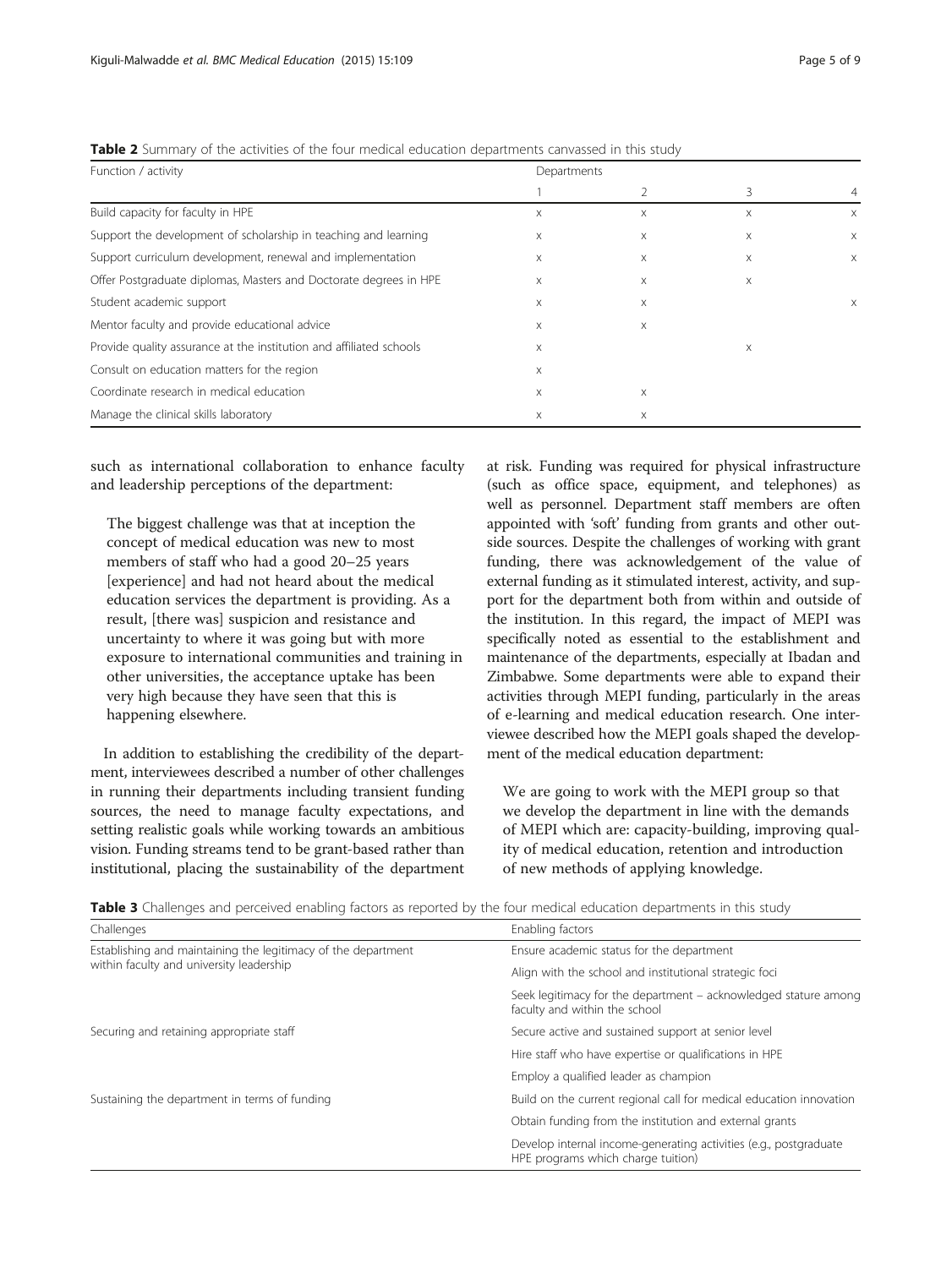#### Key enablers in establishing a medical education department

The challenges of establishing and maintaining medical education departments were mitigated through various strategies including engaging leadership and building key relationships (Table [3\)](#page-4-0). The University of Zambia interviewee indicated that support from management was important because it facilitated "[jumping] through the different [bureaucratic] hoops". Engaging faculty from different disciplines and from different departments was also seen as an enabler and critical to earning the sort of credibility that was described earlier. The interviewee from Stellenbosch reported that, because the work and research of the Center crossed disciplinary boundaries, the department had high visibility within the school. At the University of Zambia, the staff members from the medical education department collaborate with the library to support faculty in transferring lecture material to the e-learning platform. Exposing faculty to the discourse of medical education globally was seen as crucial to informing the work of the department and raising the standards of teaching and learning, specifically with regard to curriculum reform. Adequate funding for the department was also critically linked to recruiting and retaining academic staff members who can provide leadership for teaching faculty. Having a qualification in HPE or exposure to other advanced training in education was seen as necessary for both the leads and the staff of a medical education department. One interviewee explained, "I think it is an advantage, definitely an advantage to have someone with preferably a formal qualification in teaching".

#### Measures of success

Interviewees pointed to a number of measures of success. Departments at the Universities of Stellenbosch, Ibadan, and Zimbabwe have evolved to become recognized academic departments and thus established entities in their institutions. Other successes include the growth in HPE postgraduate offerings, increased graduates from HPE programs, increased numbers of grants secured that can support the work in medical education departments, and the provision of support to other institutions on matters relating to medical education activities. Building up capacity to offer postgraduate degrees in HPE was cited as an important indicator of success.

The interviewee from the University of Zambia further explained the impact of the medical education department in terms of its potential to act as a change agent:

With regard to education innovation, we know that [medical education department] has been a prime player. For instance, the adoption of changing examination systems from the traditional long case

and short case for our clinical courses was championed by the [department], for introduction of more objective and more varied assessment methods, including the objective strategy for clinical medical education. The drive to try and get the school do a self-evaluation against the World Federation of Medical Education standards was driven by [medical education department staff]. Also, the initiative to do a comprehensive curriculum review in the School of Medicine to begin to bring awareness of innovative educational methods and to change the curriculum from a totally traditional curriculum to start moving towards some innovative strategies was driven by [departmental staff]. So with regard to being a change agent, I think [medical education departments] plays a very key role.

#### The future and sustainability of medical education departments

All interviewees had clear objectives for the future of their departments and reported seeing medical education as an area destined for expansion and increasing legitimacy. One interviewee at the University of Zambia viewed the work being done currently as a "pipeline issue" that would bear fruit in years to come. Developing and maintaining a medical education research agenda was a priority for all interviewees. Having a research output was considered critical to maintaining the credibility and significance of the department as well as achieving international visibility. The interviewee from Stellenbosch University felt it was important for the department to have a well-defined research focus and to identify faculty who would conduct research in this area. Collaboration around capacity-building initiatives, conferences, and more medical education journals for Sub-Saharan Africa, were also seen as desirable goals.

All interviewees articulated a need for developing future staff, particularly staff focused on medical education scholarship (e.g. PhD and Masters graduates). They also planned to continue capacity-building by offering workshops to provide advanced training in innovative teaching methods as well as mentoring for faculty members interested to pursue careers in medical education. The interviewee from the University of Ibadan reported plans to advocate for recognition of teaching excellence as a criterion for promotion, while the interviewee from Zimbabwe shared the hope of establishing a College of Health Professions Education to provide comprehensive postgraduate training. Finally, interviewees intended to ensure legitimacy of their respective departments by conducting rigorous evaluation of their activities.

#### **Discussion**

The establishment of medical education departments that focus on enhancing the quality of physician training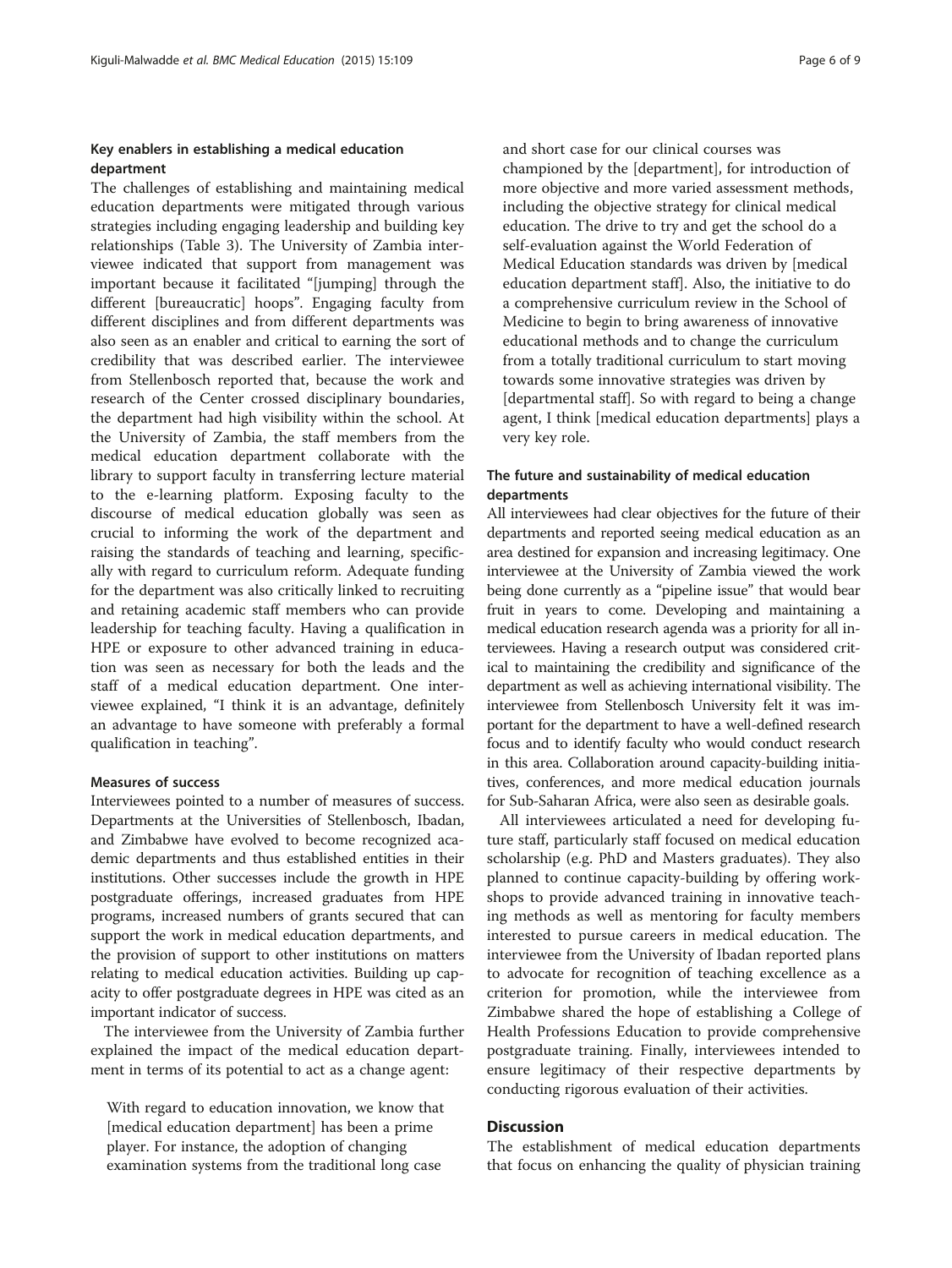is a valuable initiative to support Africa's health workforce needs [[9, 10, 15\]](#page-8-0). MEPI has catalyzed widespread investment in medical education, and there has been a growth of medical education departments as schools seek to sustain and support these new educational activities. The availability of MEPI funding has stimulated both the creation and strengthening of medical schools' infrastructure to support faculty development and scholarship in medical education and the role played by these medical education departments is evident from this research. At the four schools included in this study, the role of the departments are similar and are aligned with the MEPI goals of improving the quality and quantity of medical graduates and increasing capacity for research. They are also aligned with the Association for Medical Education in Europe's charge to focus on research, faculty development in HPE, and support for learning and teaching [\[4](#page-8-0), [17](#page-8-0)].

Although the four departments are at different stages of their development, they share common lessons learned in developing their respective departments. These include the importance of starting small, establishing relationships with key stakeholders in the institution, and developing credibility among colleagues and leadership. Ultimately, one of the indicators of success that will contribute to the value and sustainability of these departments is their ability to engage in medical education research. An aspiration of one of departments is to enhance the recognition of educational scholarship as a criterion for promotion. Such recognition has not been considered at many universities in the developing world in the past [[18\]](#page-8-0) and could serve as an important catalyst to further scholarly work in the field.

As medical schools grow in Africa, the need for global and regional engagement becomes more apparent. Therefore, fostering a community of practice is a key strategy in developing the field of medical education and supporting the necessary related institutional structures [[19\]](#page-8-0). The MEPI network of schools has established a Technical Working Group on Medical Education Research, which provides a platform for SSA schools to network, share ideas, and engage in medical education initiatives. Activities that support and nurture this community of practice will be critical to facilitate the sharing of resources and lessons learned. Identifying best practices globally and in the region will enable their efficient and successful replication. Medical education staff and leaders are often pioneers in their institutions seeking to establish a new field of study. Joining regional or global communities with similar interests and challenges can fill the void while local communities and momentum are being developed.

All four directors recognized that capacity-building in HPE was an important component of their work and

acknowledged the importance of having faculty leaders with advanced training in HPE. Similarly, experienced medical educators or clinicians played critical roles in building these departments, further validating the need for well-trained and motivated champions. These HPE experts serve an important advocacy role with the potential to create higher standards for medical education in the region, stimulate medical education research, and enhance the discipline's standing. Fostering leaders in HPE who feel empowered as a result of being part of the community of practice provided by the medical education departments is critical in this context [[19\]](#page-8-0).

As has been reported in other developing countries [[9](#page-8-0)], major challenges to the four African departments included in this study were limited infrastructure, funding, and faculty understanding. Leaders addressed these challenges by linking with senior management, establishing formal structures with their schools, and leveraging external funding to develop income-generating activities. These early findings from medical education departments in Africa suggest their sustainability will rely on the motivation of the medical education department leaders, support from university leadership, a sustained drive for curricular improvements, and creative funding sources.

The findings of this study should, however, be considered in light of the following limitations. All members of the study team were involved in the MEPI in various roles and, therefore, have an interest in supporting the success of medical education in Sub-Saharan Africa. Although this vested interest may have potentially biased the study team, all members were reflexive in their stance and approached the project as researchers focused on the research question. In addition, we recognize that our interviewees would have been predisposed to presenting their centers in a positive light. Nevertheless, we believe that the study provided an opportunity to reflect on the current status of medical education departments on the continent and that interviewees participated with this objective in mind. Lastly, institutions were selected based on their active participation within the MEPI Medical Education Research Technical Working Group. Future research might consider extending its reach to provide a broader spectrum of accounts.

#### Conclusions

The establishment of medical education departments in SSA has taken root. Though relatively new in these four schools, the departments are already established in their respective institutions through the efforts of medical education champions and support from external funders and collaborators. Importantly, these departments have the potential to serve as catalysts to promote scholarship in the field, and to enhance the standard and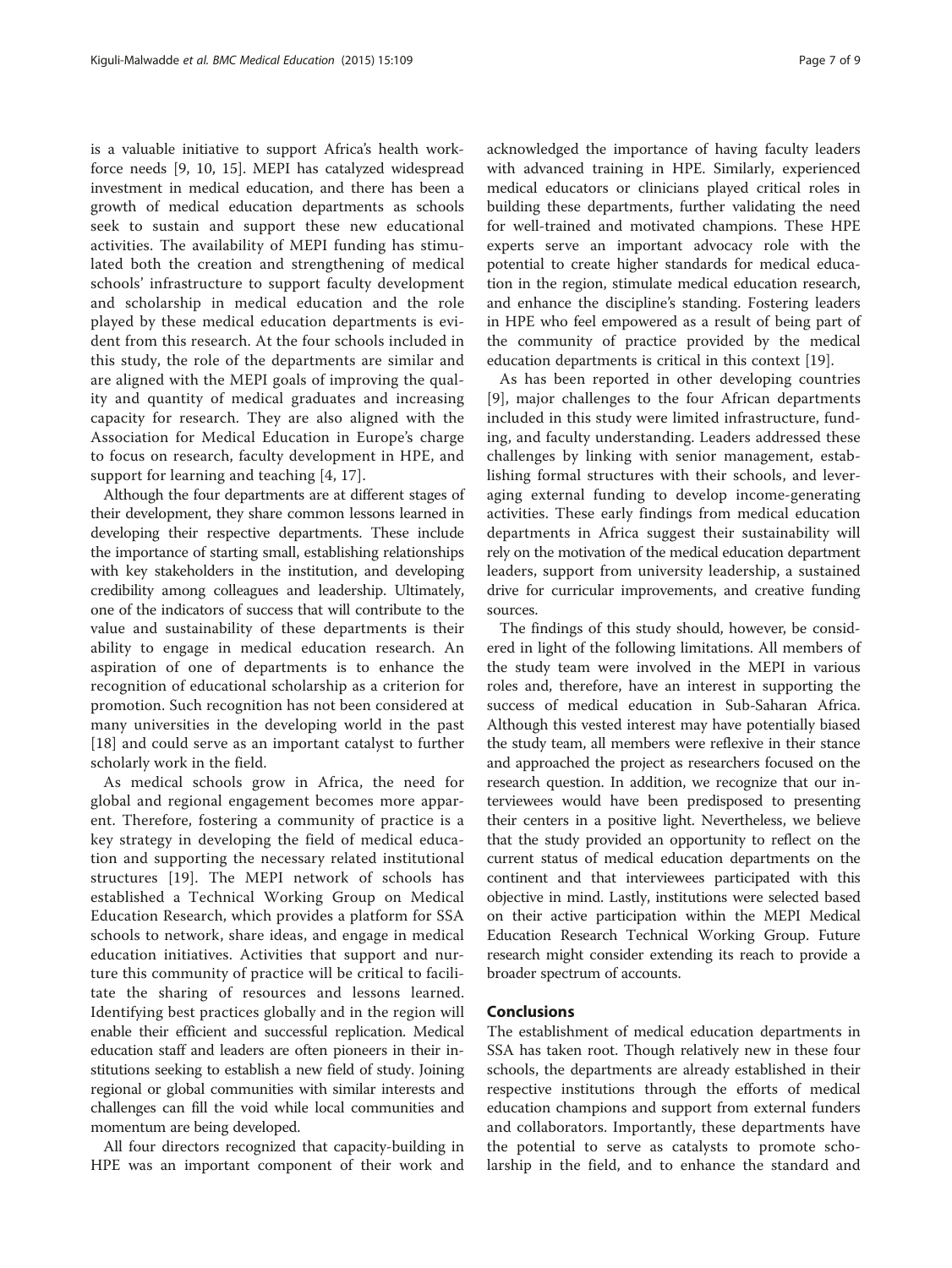relevance of medical education. Ultimately the aim is to strengthen the health work force to promote the quality of care for all.

## Appendix 1: Medical Education Department: Interview Guide

School:

- A. Medical Education Department/Unit Background
	- 1. What is the Medical Education Department/Unit called at your institution?
	- 2. In what year was the Medical Education Department/Unit established?
	- 3. What are their primary goals of the Medical Education Department/ Unit or Medical Education Coordinator at your institution?
	- 4. Please describe the process of initiating the Medical Education Department/Unit at your institution.
		- a) What individual or individuals pushed the process?
		- b) Why was the development of a medical education department/unit deemed necessary?
	- c) What support was needed?
- B. Staffing
	- 1. Is the Medical Education Department/Unit directed by a faculty member? If so, who is this individual?
		- a) Does this individual have advanced training in medical education? If so, please describe.
	- 2. How many full-time equivalent personnel are assigned to the Medical Education Department/ Unit?
	- 3. How is the Medical Education Department/Unit staffed?
- C. Funding
	- 1. What are the sources of funding for the Medical Education Department/ Unit?
- D. Position within the Institution
	- 1. Within your institution's structure, to whom does the Medical Education Department/Unit report?
	- 2. How would you describe the status of the Medical Education Department/Unit at your institution?
- E. Activities
	- 1. What are the primary activities of the Medical Education Department/Unit at your institution?
		- a) Does the Medical Education Department/Unit have a relationship with the library at your institution? If so, please describe.
		- b) Does the Medical Education Department/Unit have a relationship with the unit that works on Instructional Technology (IT support) at your institution? If so, please describe.
- c) To what extent is the Medical Education Department/Unit at your institution involved in medical education research?
- d) To what extent does the Medical Education Department/Unit prepare students for a career as a medical educator? Please give an example.
- e) To what extent does the Medical Education Department/Unit serve as a change agent within your institution (i.e. promotes organizations improvement for the purpose of achieving higher degrees of excellence)? Please give an example.
- 2. To what extent is the Medical Education Department/Unit at your institution involved with grant programs funded by the Medical Education Partnership Initiative (MEPI)?
- F. Overarching Evaluation
	- 1. Please describe any future plans for the Medical Education Department/unit at your institution.
	- 2. What factors have prevented or limited the implementation of a Medical Education Department/unit or Medical Education Coordinator at your institution?
	- 3. Have there been any specific successes stemming from the Medical Education Department/Unit? If so, please describe.
	- 4. Is there anything else you would like to share about the Medical Education Department/Unit at your institution?

#### Competing interests

The authors declare that they have no competing interests.

#### Authors' contributions

EKM, ZMT and SCvS made substantial contributions to conception and design of the article as well as the drafting the initial manuscript and later revision thereof. HW, SCC, JG, SSB and LM participated in the design and drafting of the manuscript. EKM, ZMT, JG and SCvS conducted the interviews. All authors contributed to the revision of the manuscript, have given approval of the final version and agree to be accountable for all aspects of the work in ensuring that questions related to the accuracy or integrity of any part of the work are appropriately investigated and resolved.

#### Acknowledgements

The authors acknowledge the United States Government, the President's Emergency Plan For AIDS Relief (PEPFAR), National Institutes of Health (NIH), Human Resources and Service Administration (HRSA), George Washington University, Africa Centre for Global Health and Social Transformation (ACHEST) and the four schools that participated in this study. The guidance provided by the reviewers during the peer review process towards publication is also gratefully acknowledged.

We further wish to acknowledge the contribution made by Diaa Elgaili Abubakr to the initial conceptualization of this study. He was the Head of Department of Mental Health, and Director of the Education Development and Research Center at the Faculty of Medicine University of Gezira, Gezira, Sudan, but unfortunately passed away in the early stages of the project.

#### Funding/Support

Though there was no direct funding for this work, the team of authors came together through their work and association with the Medical Education Partnership Initiative (MEPI). All the schools involved are recipients of MEPI